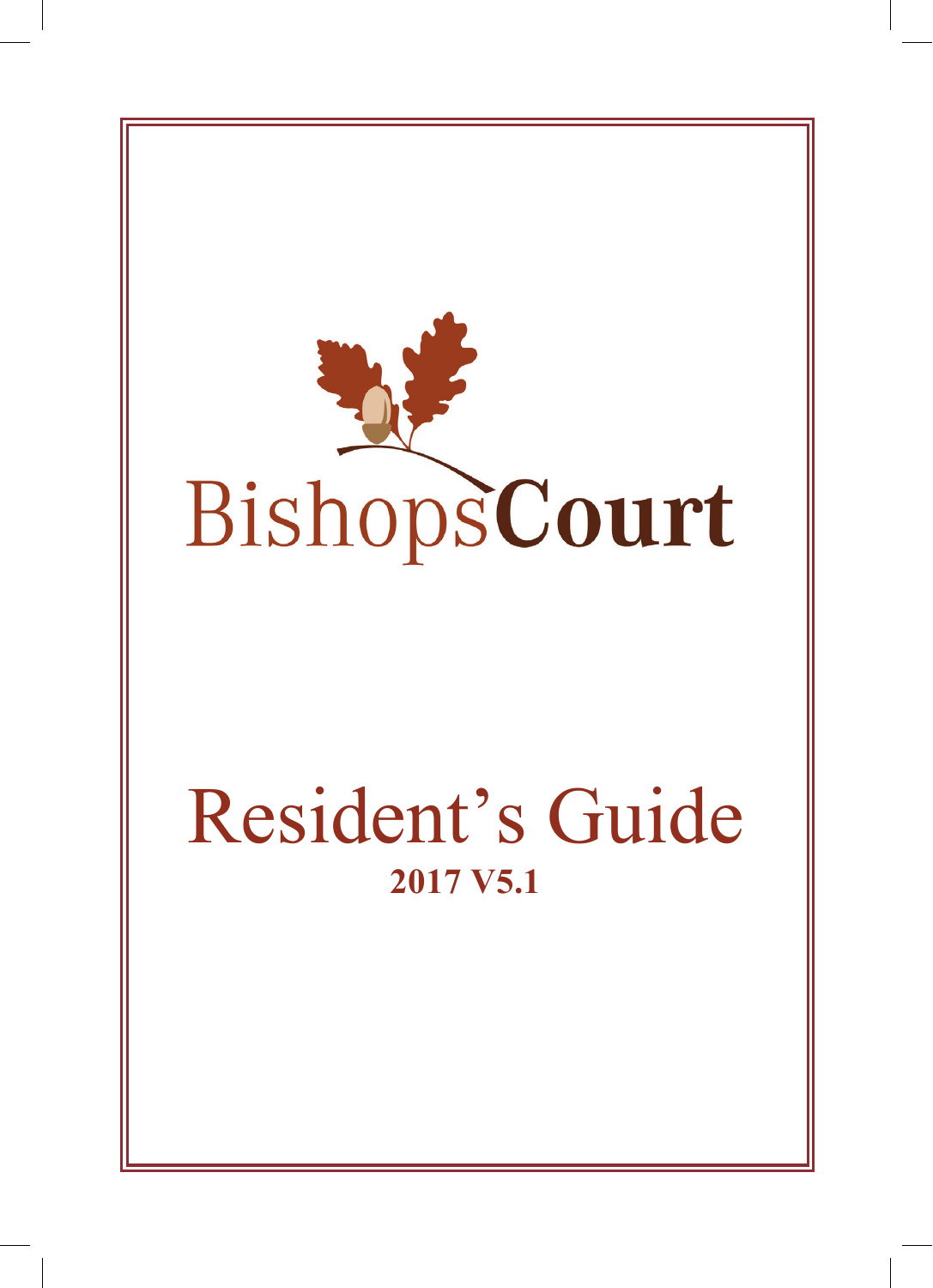| <b>Registered Provider:</b>         | <b>Bishopscourt Residential</b><br>Care Ltd. |
|-------------------------------------|----------------------------------------------|
| <b>Proprietors &amp; Directors:</b> | Patricia O'Sullivan                          |
|                                     | <b>Catherine O'Connor</b>                    |
|                                     | David O'Sullivan                             |
|                                     | <b>Timothy O'Connor</b>                      |
| <b>Person in Charge:</b>            | <b>Helen Butler</b>                          |
| <b>Asst. Director of Nursing:</b>   | <b>Vipin Karata</b>                          |
| <b>General Manager:</b>             | <b>Paul Vassallo</b>                         |
| <b>Activities:</b>                  | <b>Lee Francis</b>                           |
| <b>Address:</b>                     | <b>Liskillea</b>                             |
|                                     | Waterfall                                    |
|                                     | <b>Nr. Cork</b>                              |
|                                     | Co. Cork                                     |
| <b>Telephone:</b>                   | 021 488 5833                                 |
| <b>Facsimile:</b>                   | 021 488 5864                                 |
| <b>Email:</b>                       | info@bishopscourt.ie                         |
| Website:                            | www.bishopscourt.ie                          |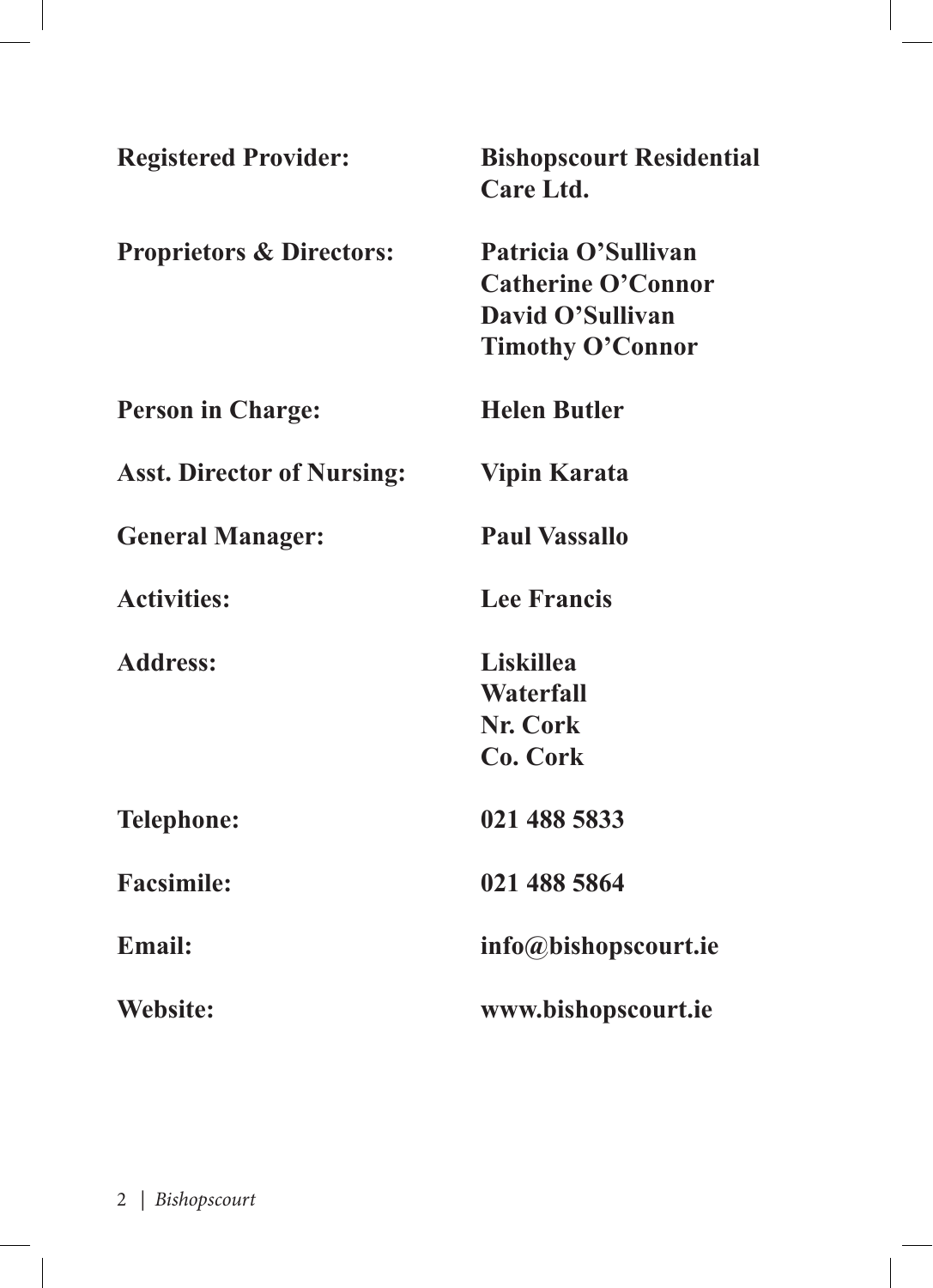#### **A note from the Director of Nusing / Person in Charge**

Welcome to Bishopscourt, we are delighted that you have chosen our nursing home and we trust you will have a happy and fulfilling stay with us. We appreciate that moving into a 24 hour care may be a traumatic and daunting experience and that it takes time for people to adjust. Our staff are here to help you, so do not hesitate to talk to them about any concerns you may have no matter how insignificant they may seem.

Remember just because you have now decided to come into a nursing home it does not mean that you cannot continue to look after yourself, at Bishopscourt we encourage independence as much as possible. You can arrange to go out with family and friends, visit the pub, theatre or go out to dinner; you can go away for a night or two or go on holidays.

Should you have any queries or concerns in the meantime, please talk with a member of staff

Thank You,

*Helen Butler*

Director of Nursing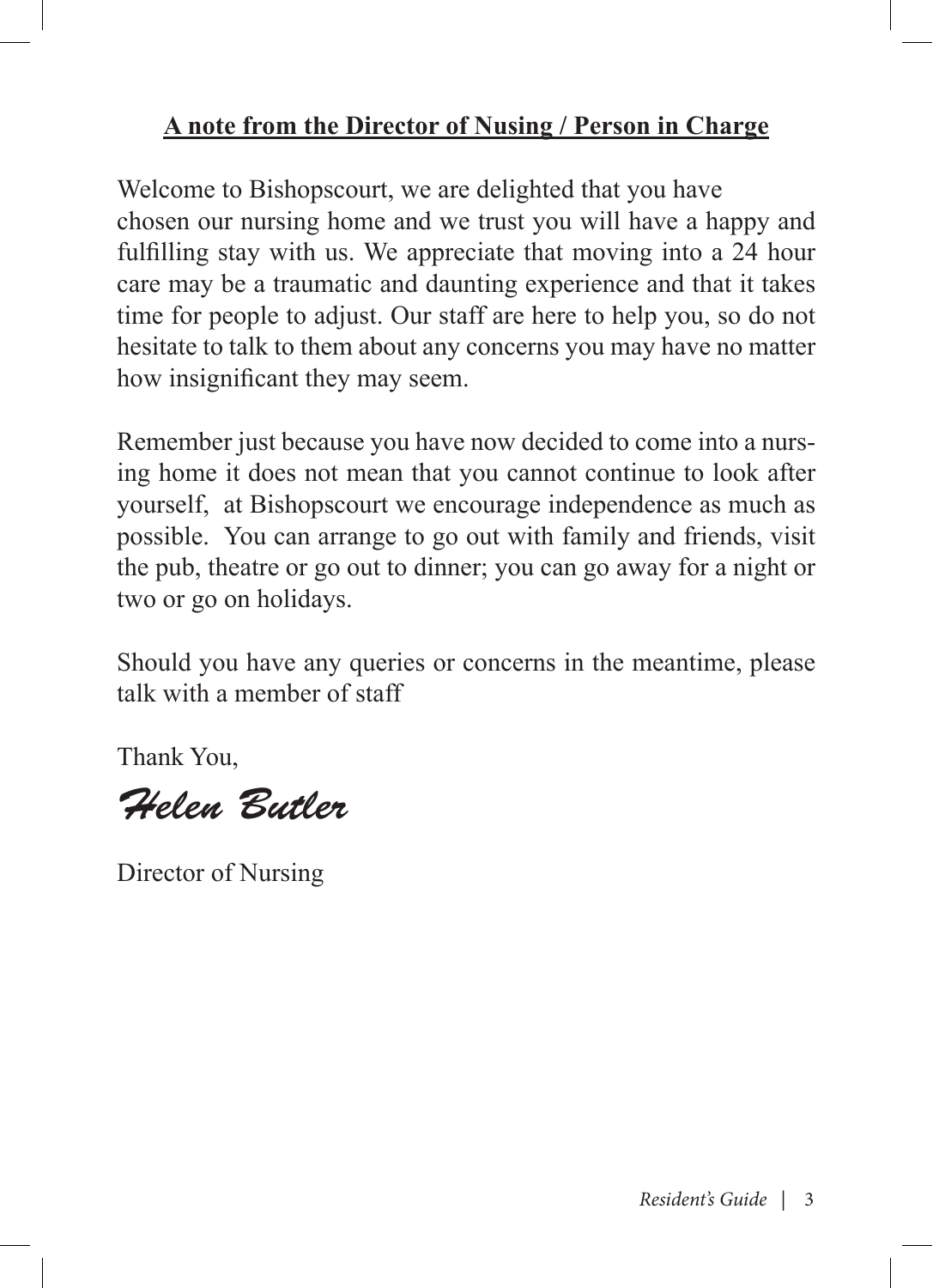## **Residents Guide Table of Contents**

- 1. Statement of Purpose<br>2 Services available in
- Services available in the home
- 3. Service and facilities available in the community
- 4. Facilities in the Home
- 5. Meal Times
- 6. Visiting Times
- 7. General Information
- 8. Programme of activities
- 9. Access to an advocate
- 10. Rights of residents<br>11. Complaints
- Complaints
- 12. Contract of Care<br>13. Protection
- **Protection**
- 14. Finance
- 15. Medication<br>16. Health Infor
- 16. Health Information and Quality Authority (H.I.Q.A.)
- 17. Inspections
- 
- 18. General Staffing<br>19. Smoking Policy **Smoking Policy**
- 20. Fire alarm procedure
- 21. TV. Channels<br>22. Voting
- Voting
- 23. Resident's Association
- 24. Local Area Services Executive
- 25. Access to inspection reports
- 26. Access to Records
- 27. Proprietors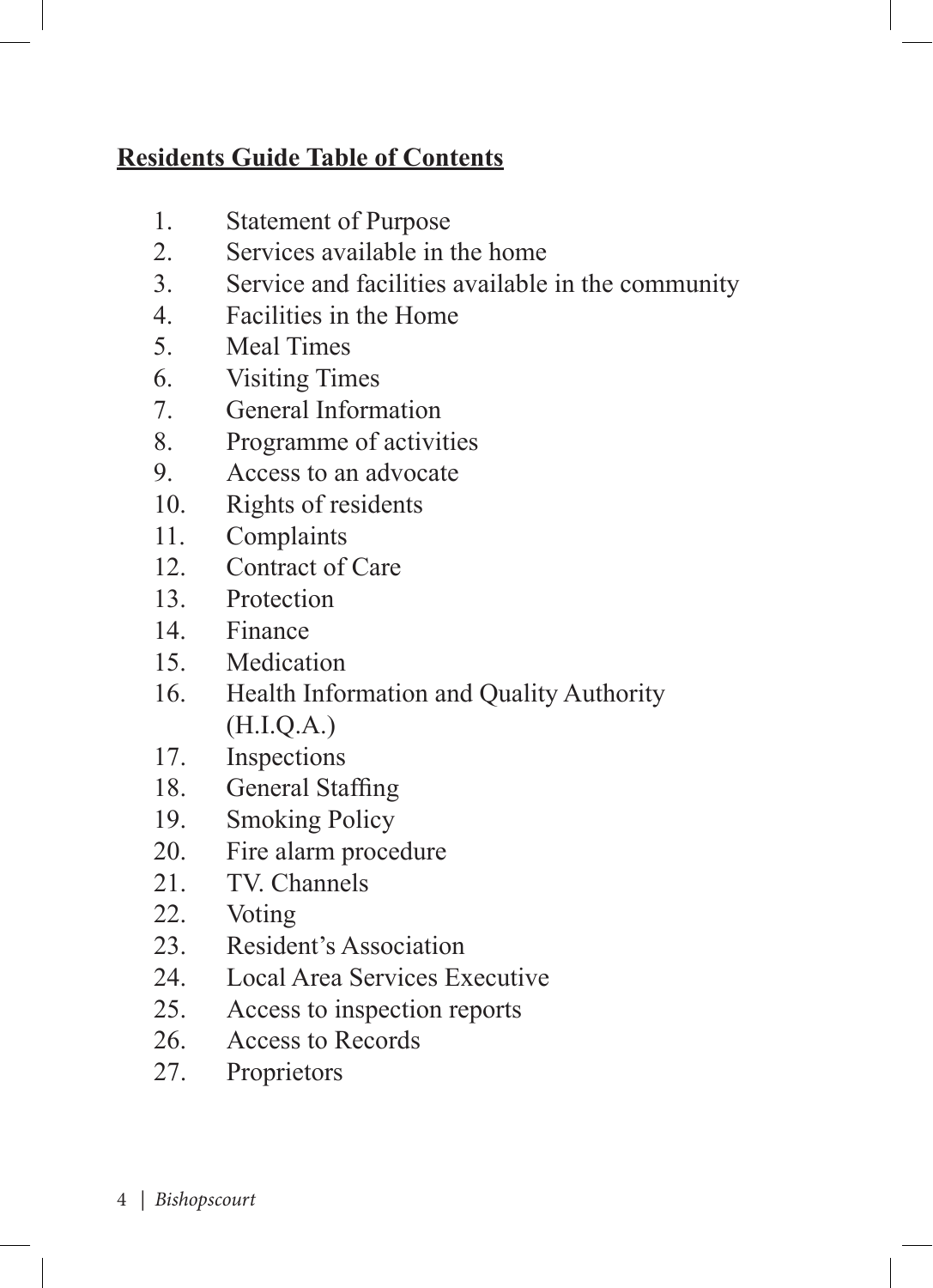## **1. STATEMENT OF PURPOSE**

Bishopscourt's purpose is to provide the very best possible care to our resident's in a person centred environment. Bishopscourt provides security and peace of mind, respects the rights of each resident to be treated with dignity and respect. This is achieved by:

- 1. Allowing residents the right to participate in the planning and implementation of their care.
- 2. Providing the best possible staff and providing them with continuous training.
- 3. Facilitating Resident's individual choices as far as possible.
- 4. Providing a varied and interesting menu using quality fresh produce from local suppliers.
- 5. Providing a wide range of social and recreational activities.
- 6. Creating a work environment which encourages staff to excel.
- 7. Providing a modern comfortable and safe facility
- 8. Quality Assurance for continuous improvement of our services.
- 9. Offering as much advice and support as requested or need by from families and friends of our residents.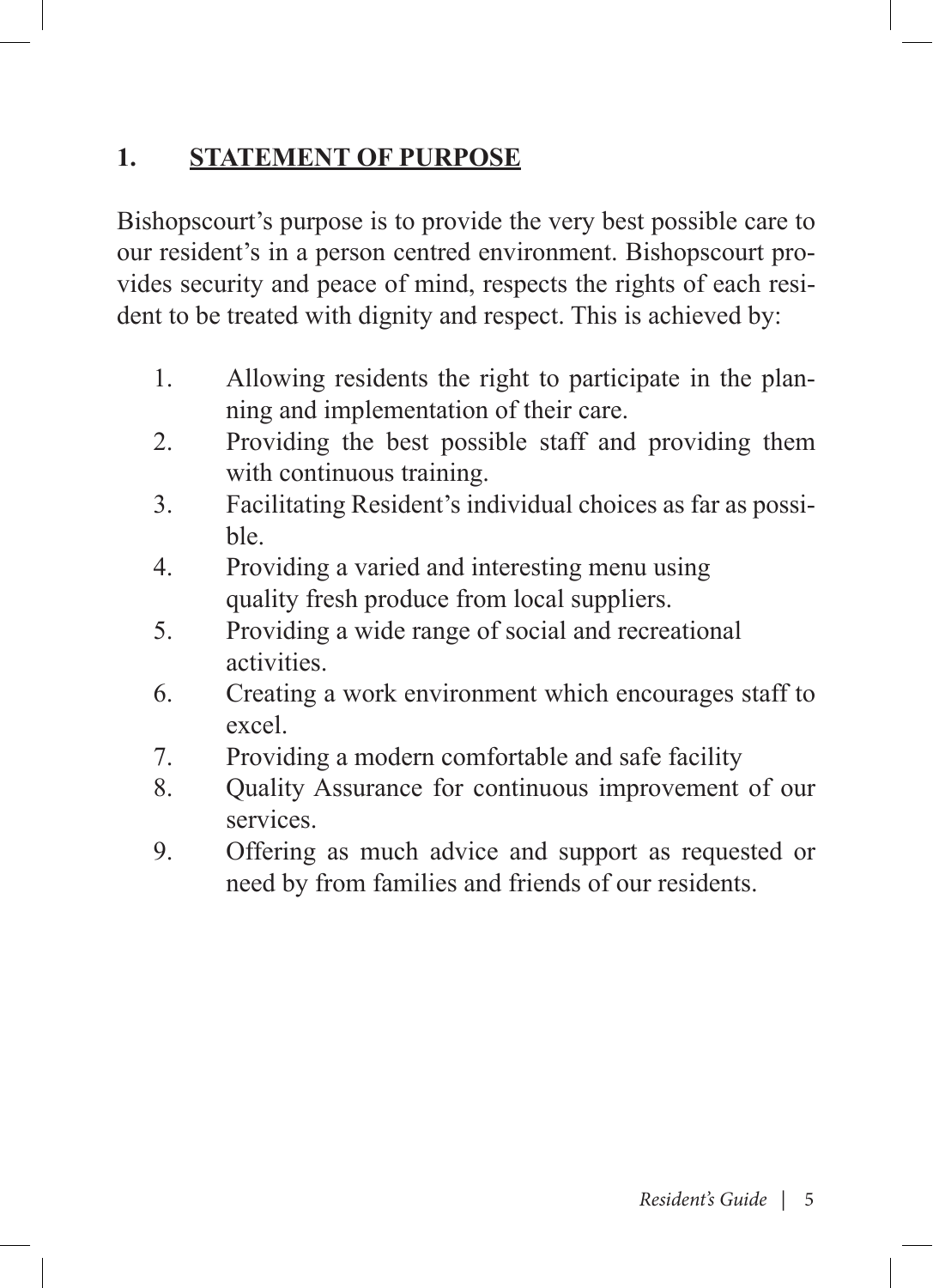## **2. SERVICES PROVIDED**

Bishopscourt provides long term, short term, convalescent and respite care. The nursing home caters for male and female resident at all levels of care from Low, Medium, High to Maximum dependency.

Other services provide at Bishopscourt are as follows:

- Hairdresser Weekly by appointment
- Newspaper Daily (excludes Sundays)
- Physiotherapist By appointment
- Telephone In each bedroom
- Chiropodist Monthly by appointment
- Denture Work By arrangement with the Director of Nursing.
- Optician By arrangement with the Director of Nursing.
- Social and Activities Programme
- Skype

### **Fees Applicable for Services**

Bishopscourt is registered as providing services under the Nursing Home Support Scheme, also known as "The Fair Deal".

Private, respite and convalescent beds are  $\epsilon$ 1,050 per week plus costs incurred for services provided by the nursing home listed above.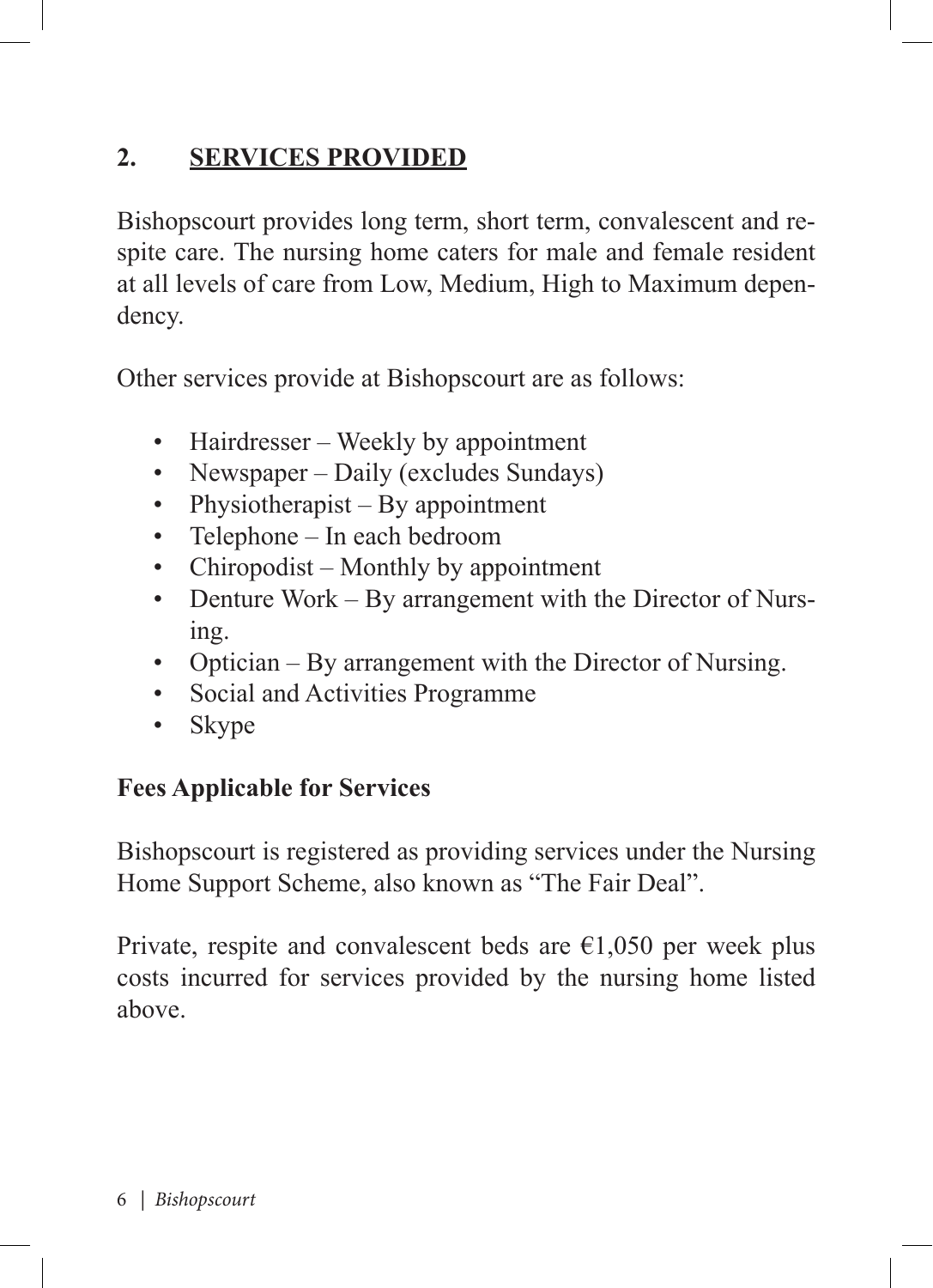## **3. SERVICES AND FACILITIES AVAILABLE IN THE COMMUNITY**

In Ballinhassig there is a local Social and Active Retirement Association and they have regular events throughout the year. They will always welcome participants from Bishopscourt. Residents must organize their own transport to same.

Taxi Service: Wilton Cabs 021-434 6666

ABC cabs 021-496 1961 this company have a wheelchair taxi but it must be ordered in advance.

Catholic Church is located at Goggins Hill Mass time is 11:30am on Sunday and Tuesdays at 9.30am (Ministers of the Eucharist attend the Nursing Home after Mass every Sunday).

Church Of Ireland is located at Carrigrohane and Service is every Sunday at 9:00 am. Any details can be found on www.carrigrohaneunionofparishes.ie

Should you wish to go shopping and require a companion there are two numbers you can ring to organize same: Comfort Keepers 021-4341961 or Home Instead 021-500 2190. These companies have no affiliation with Bishopscourt and any payment is between the resident and the company.

### **4. FACILITIES IN THE HOME**

Bishopscourt is a registered nursing home and has H.I.Q.A. approval to facilitate 60 Residents.

There are 12 Semi-private bedrooms and 36 Private bedrooms in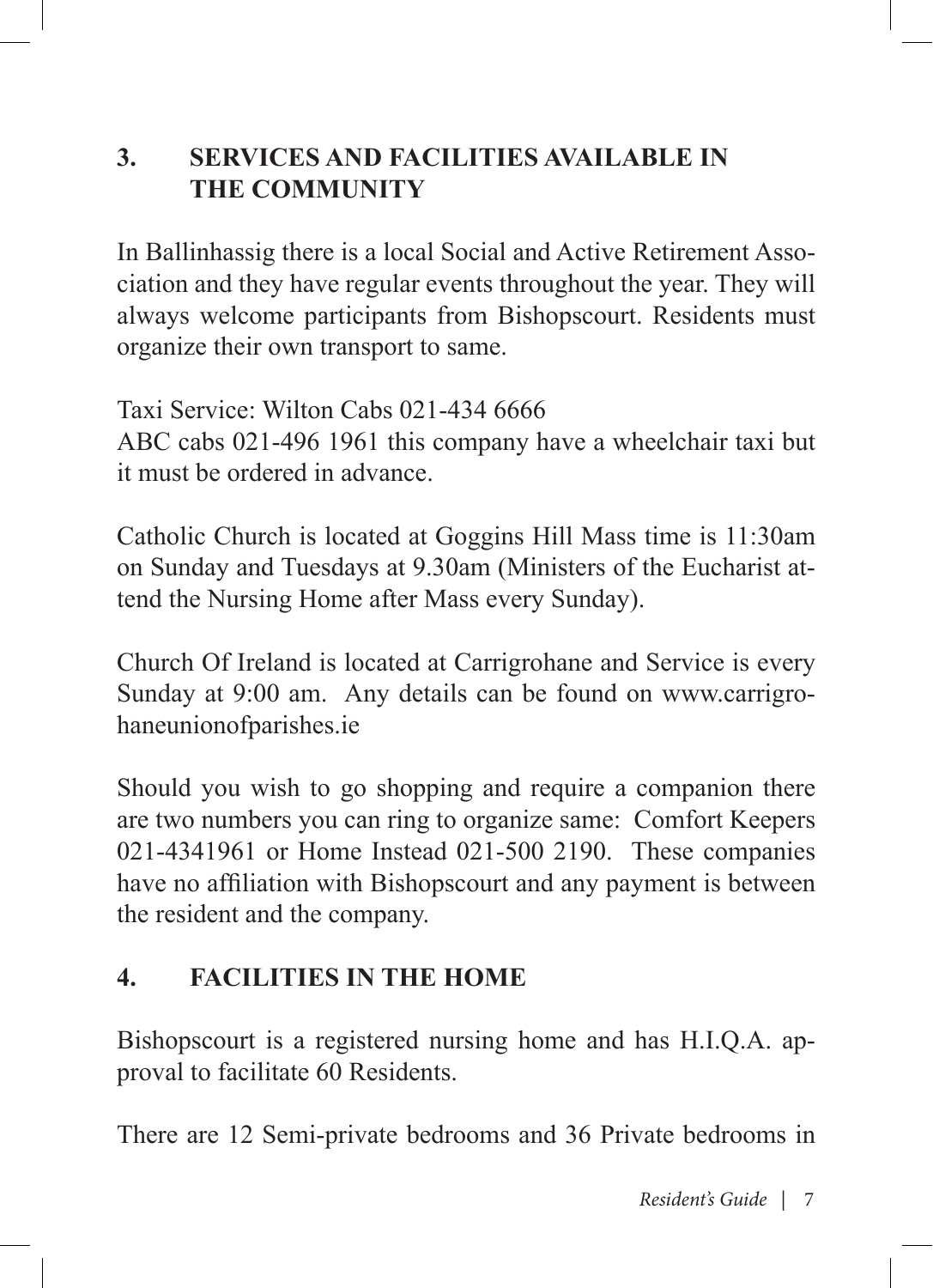the nursing home and all bedrooms are en-suite with walk in shower facilities. All residents are supervised by a member of staff when showering to ensure safety.

All rooms accessible to residents have a call bell located so that residents can call for assistance if required.

There are three lounge rooms in the home and residents are encouraged to use all of them as they wish. If residents would like to bring in either DVD's or CD's we would be delighted.

We have two Dining Rooms for Residents. All Residents are requested to come to the dining room for their Dinner and Tea. All residents shall be assigned a seat in the Dining room, however should you wish to be changed you can speak with the Nursing staff and they will try to accommodate same.

There is an internal walk way which we encourage residents to use on a rainy day to help get exercise. We are situated on 2.5 acres of gardens, these gardens are designed so that resident's can walk about unhindered by steps and with seating placed strategically along the walks. There is also an internal garden which can be a real sun trap make sure to bring your hat on a warm day.

There is a family room located by the front door and Tea & Coffee facilitates are available for anyone who wishes to use same.

A notice board is located in the main reception. This will inform residents and their families of up-coming events.

### **5. MEAL TIMES**

Breakfast is served in the resident's room by Day Staff after 8.00 am.

8 | *Bishopscourt*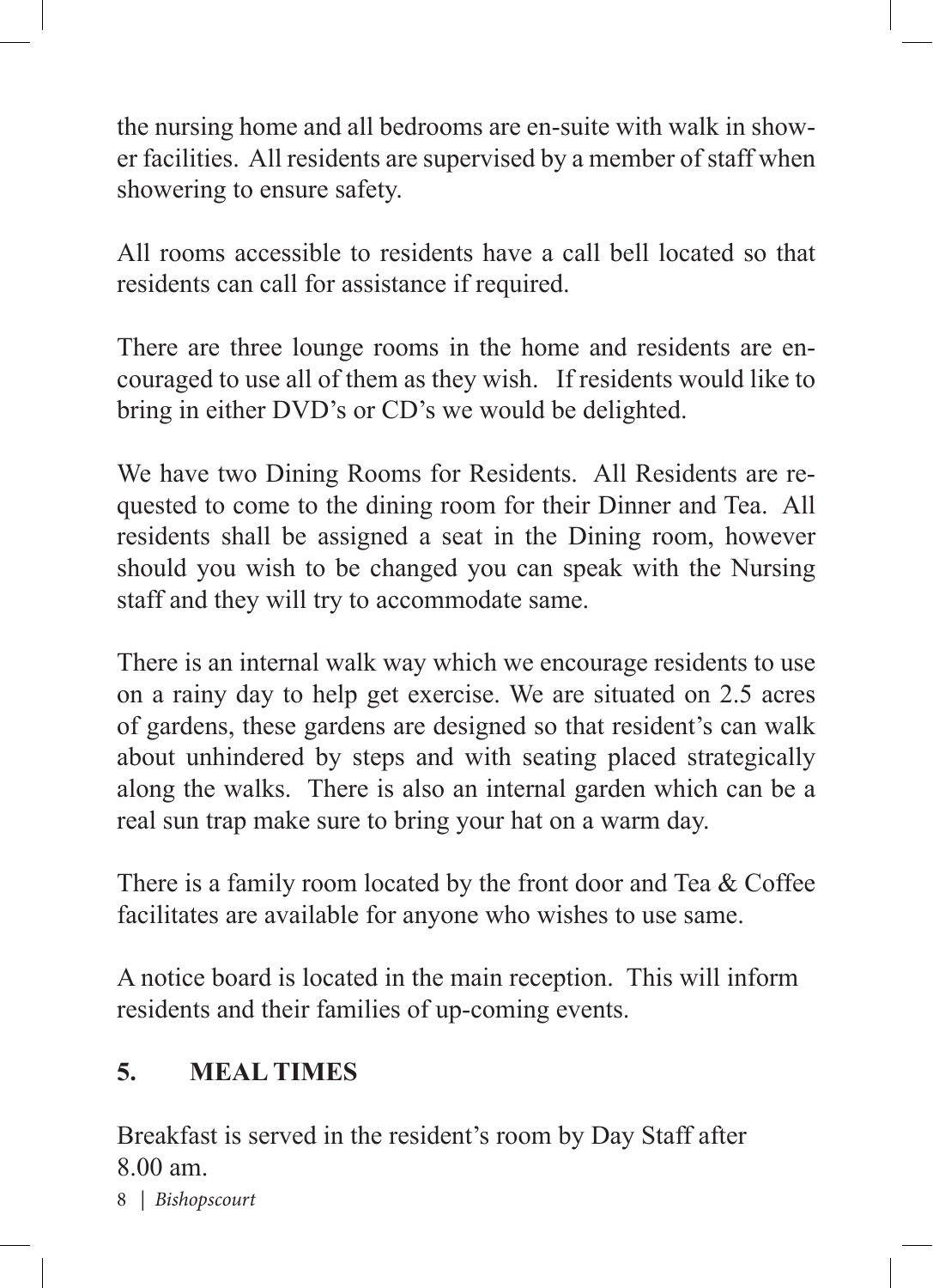Dinner is from 12.15 and Tea is from 5:00pm both are served in the Dining room.

However should you have a visitor we will be delighted to offer you your meal in your room or keep same until your visitor is gone whichever is your preference. It is not the policy of Bishopscourt to give meals to visitors on a regular basis, however should you wish to offer one of your visitors a meal from time to time, please discuss same with a member of staff in advance and we will endeavour to facilitate this request, however it must be understood that we may not always be able to comply with such request.

Breakfast consists of Juices, choice of cereal, Toast /Bread, Tea / Coffee.

Dinner consists of a starter, homemade soup, a choice of two main dishes, two vegetables and potatoes, hot or cold desert, tea and coffee with a biscuit.

Supper consists of a hot or cold plate, plus something sweet and tea or coffee.

There is always a choice on the menu for breakfast, dinner and tea.

If you have any suggestions for the menu we would be delighted.

#### **6. VISITING TIMES**

Visitors are encouraged to come at any time that suits and stay as long as they like. However, we do not allow visitors to sit in the dining room when residents are having their meals. In that case residents can be served their meal in their room, if necessary.

If visitors are going to be very late arriving at night we would ask that they telephone to let staff know they are coming as the front door is locked when things get quiet at night.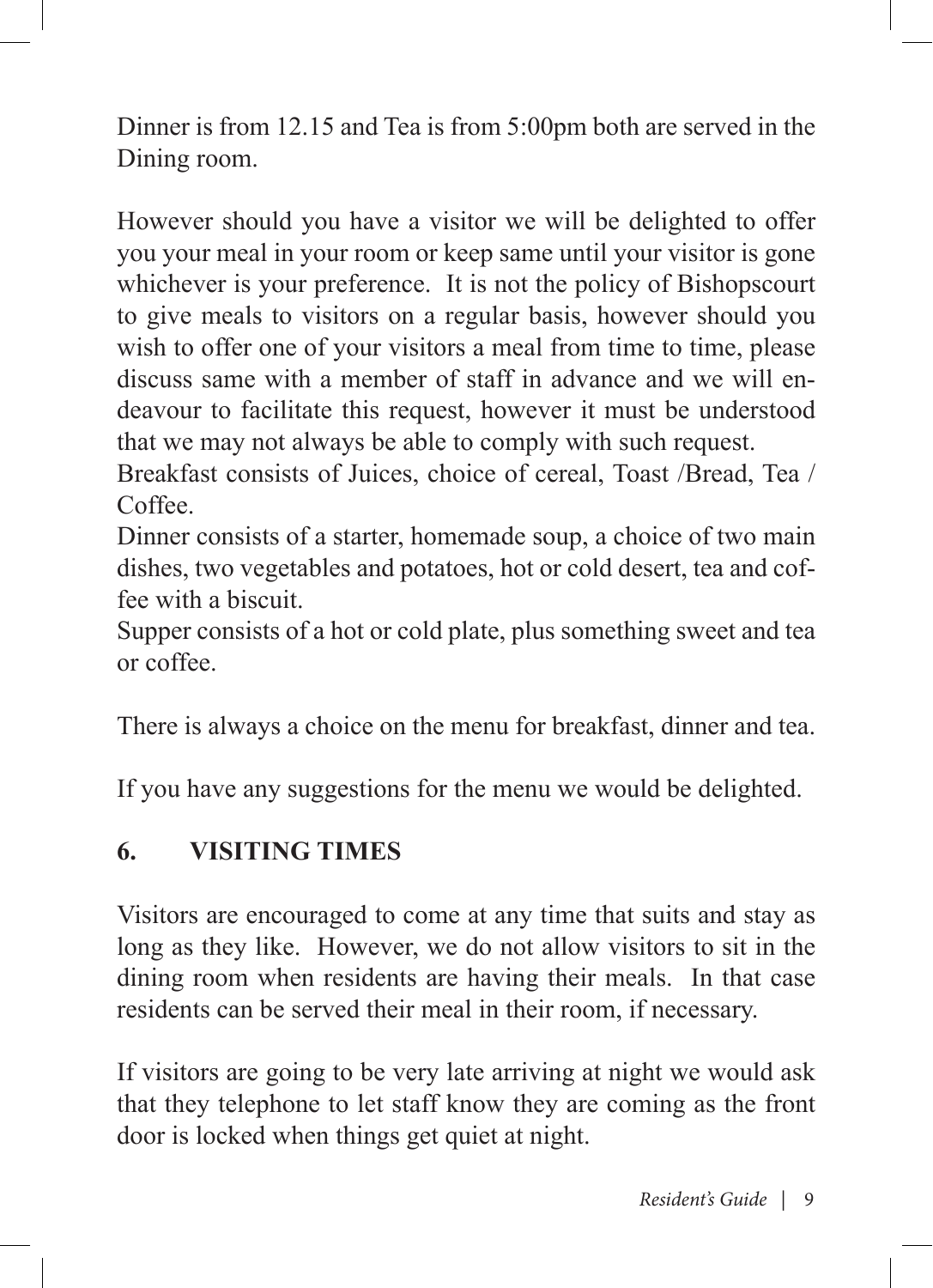Residents are encouraged to go out to the pub for a drink or to visit with relatives. Residents can take holidays, but in order to keep their room; they will be charged the full rate while away.

There are no restrictions on visits except when requested to do so by the resident or when the visit or timing of the visit is deemed to pose a risk.

## **7. GENERAL INFORMATION**

Alcohol is allowed in the home, but residents and families should check with nursing staff to ensure that the alcohol is not interfering with the Resident's medication. At Bishopscourt we provide some drinks for special occasions such as Christmas or any major sporting events; however it is not served on a regular basis.

If a resident of this nursing home goes to hospital / clinic for an appointment, relatives are asked to accompany them. If that is not possible then we will try to reschedule their appointments to a more convenient time for families. If family wish for a member of staff to accompany residents out they must give at least two weeks' notice and if we have staff available we will accommodate same. The fee for this service will be invoiced at  $\epsilon$ 20.00 Euro per hour and there is a minimum charge of  $E100.00$ . Cost of travel to and from the appointment will also be charged.

If a resident is going out we ask that you inform the Nurse on Duty and if any medication is due when you are out he/she will give you or your family member same to take with you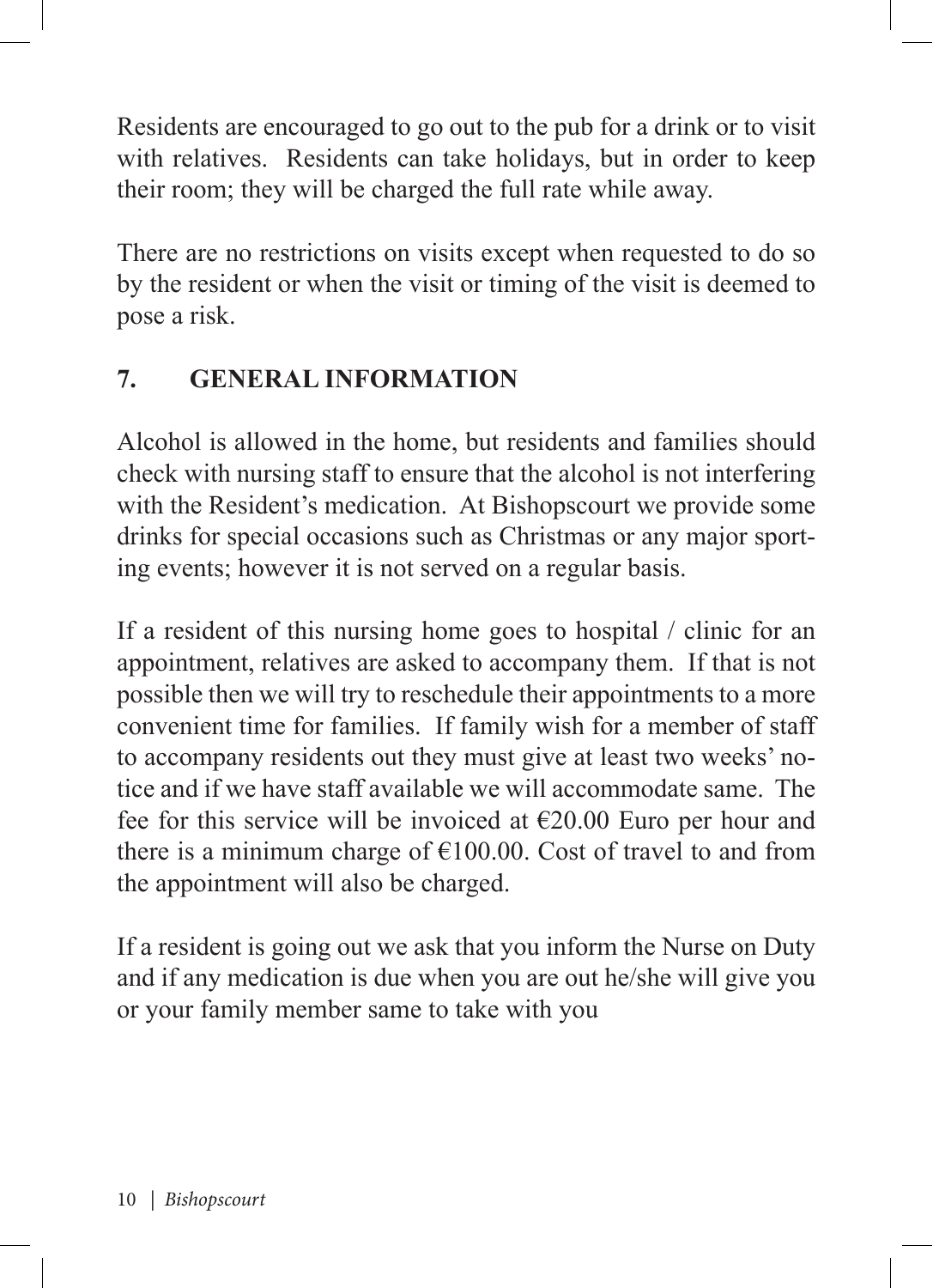#### **8. HEALTH PROMOTION AND PROGRAMME OF ACTIVIES**

Bishopscourt promotes activity be it mental or physical. Our Recreation / Activity Co-Coordinator is Lee Francis. Lee is responsible for all the entertainment be it indoor, outdoor, mental or physical. Lee enjoys working with the resident, relatives, staff and current activity provider's to develop a respectful, collaborative and fun approach to recreation. He is passionate in his belief that every older person has a right to be stimulated and entertained.

Listed below are some of the activities that you can expect to find at Bishopscourt:

Percussion therapy Harp Therapy Sonas Sessions Music Sessions Films Card games Bingo Spiritual / Cultural needs Mobile library Friday Social Physiotherapy exercise classes Flower arranging Christmas, Easter and Halloween parties Visiting musicians and choir recitals Painting and exhibitions Knitting club Storytelling and drama shows Active retirement Socials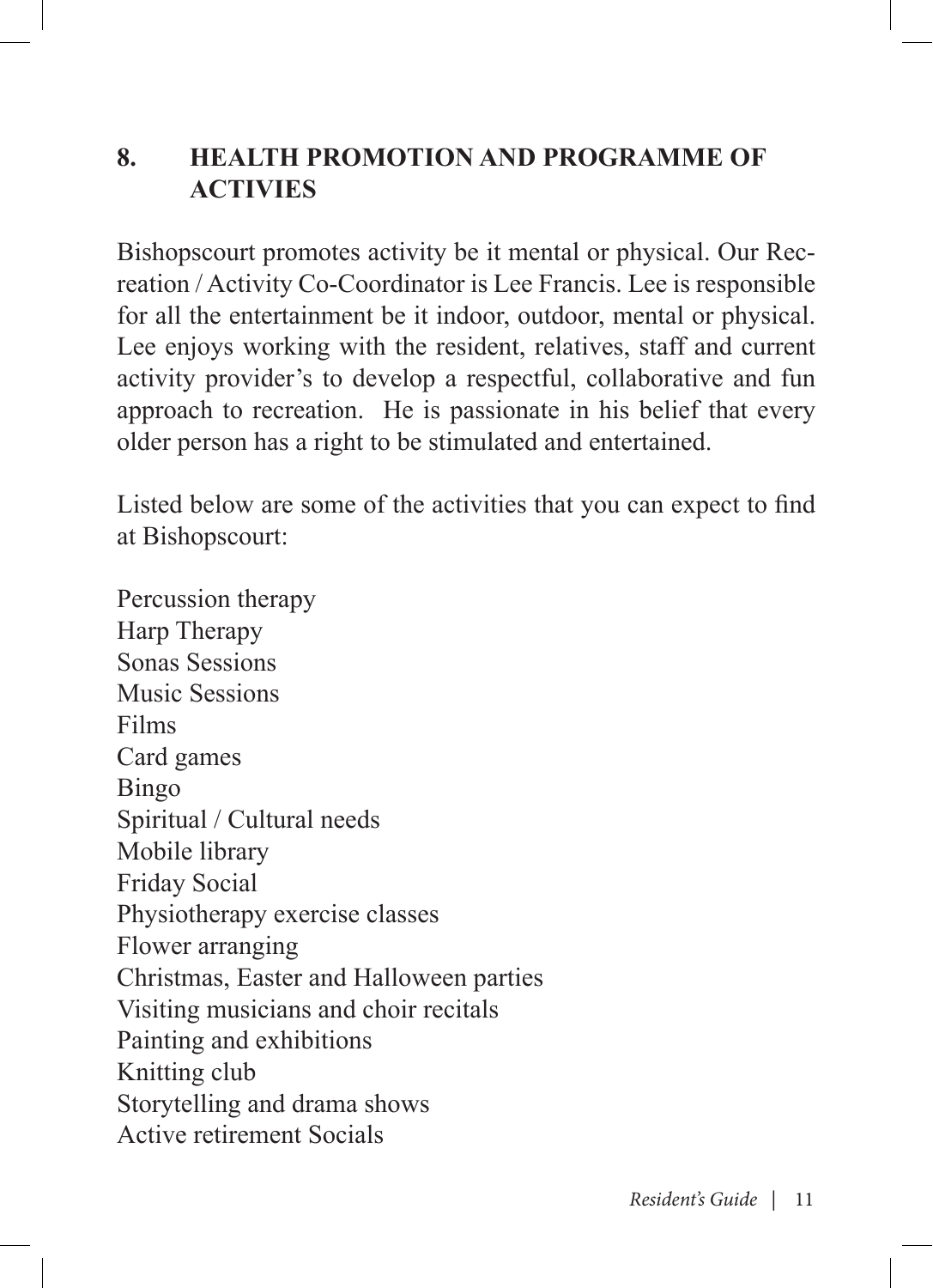All birthday's celebrated

So keep a close eye on the Website and Notice Board weekly to see what else is planned.

Remember if you have any new ideas or a special talent let Lee know, as we are always looking for new ways to help our residents enjoy their stay at Bishopscourt.

## **9. ACCESS TO AN ADVOCATE**

We strive to provide a high quality service to all residents. There is a structured process for receiving and acting upon comments, compliments and complaints. This process is open, honest and strictly confidential and we would urge you to direct your comments to the Director of Nursing in the first instance. We encourage family participation in residents care and therefore welcome comments from anyone acting on our resident's behalf. We will of course check that they have the permission of our resident.

If you are dissatisfied with our response you may seek assistance from a recognised external advocacy group a list of which is available on the notice board.

We ask that all residents nominate an advocate when coming into the nursing home. Where the resident has been admitted to the nursing home in an emergency he/she will be given access to an advocate in order to decide whether or not to remain in the nursing home setting.

The resident shall be facilitated to access their advocate when making decisions relating to consent to treatment or care.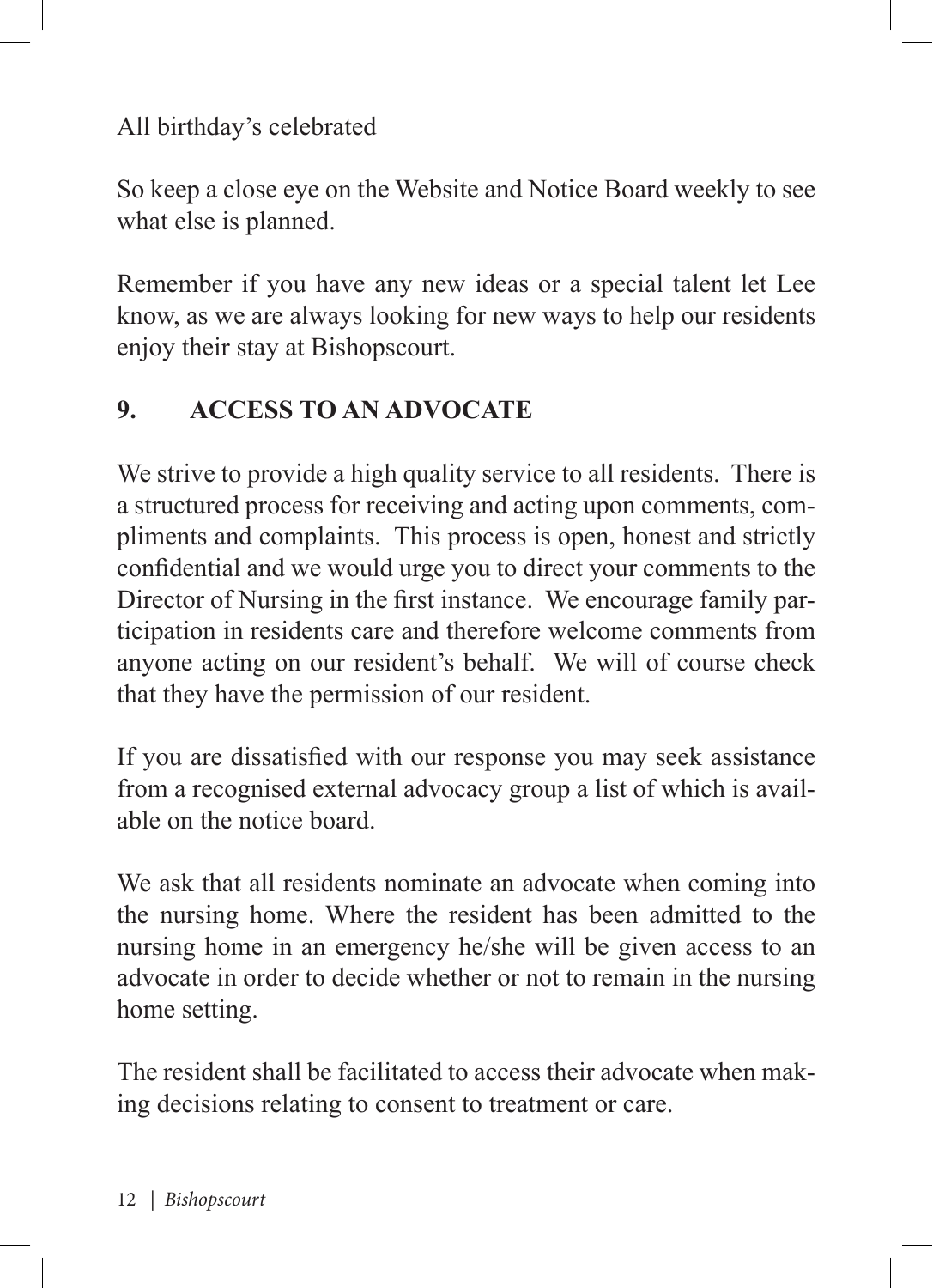Lists of advocates are available on the community notice board.

Bishopscourt has engaged with Third Age Ireland's Sage Advocacy Service.



#### **Support & Advocacy**

Sage provides support and advocacy services for older people who may experience challenges in their lives due to ageing. Here we describe the support and advocacy services that we provide in different settings.

If you are an older person seeking support or you are a staff member of a nursing home or hospital seeking urgent support on behalf of a resident or patient you can call the Sage team on 01 536 7330. Sage has identified the following issues that older people may have (either as individuals or in groups of older people in the same location) where it can offer its services;

- Activities of daily living (for example, food, bill paying etc)
- More complex or multi-dimensional issues (for example, family conflict)
- Where a person is in a process of transition (for example, between care settings)
- Where there are issues about a person's rights.

Sage advocacy services and/or support will be provided as required once consent to receive such services is received from the person concerned.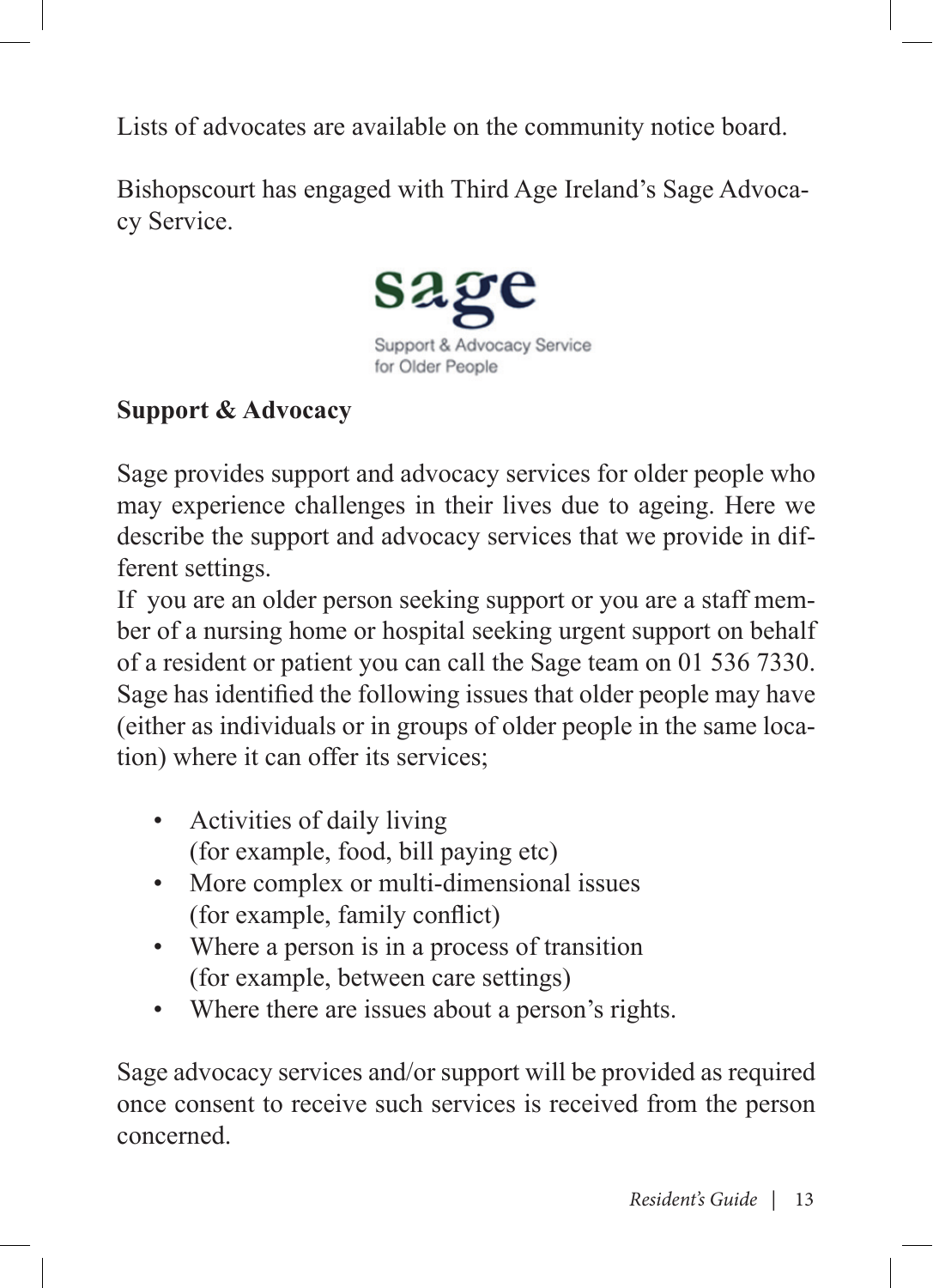Sage's National Advisory Committee (NAC) provides specialist assistance for complex issues. In addition, specific groups, such as the Legal and Financial Support Group have been appointed to Sage to cover any area where information and assistance may be needed.

# **10. RIGHTS OF RESIDENTS**

All residents will be assessed and an individual care plans will be devised for each resident within 48 Hours of entering the home. This plan will be reviewed every four months and should there be any changes in care they will be discussed with residents or their chosen representative.

All Residents are presumed to be capable of making informed decisions unless evidence to the contrary is available.

Each Resident has the right to refuse treatment or care-giving however in the case of emergency the nursing home will act in accordance with best practice.

Each resident has the right to make an informed choice on all matters relating to their care and shall be given as much time as possible to

consider the information given and the options for same.

Each Resident has the right to decide what information is given to their relatives or representatives in relation to his / her care. These instructions will be kept in the Nurse's file and will not be changed without the patients consent, unless the Director of Nursing in consultation with the Doctor decide that the condition of the residents capacity has deteriorated and the resident can no longer make important decisions for themselves.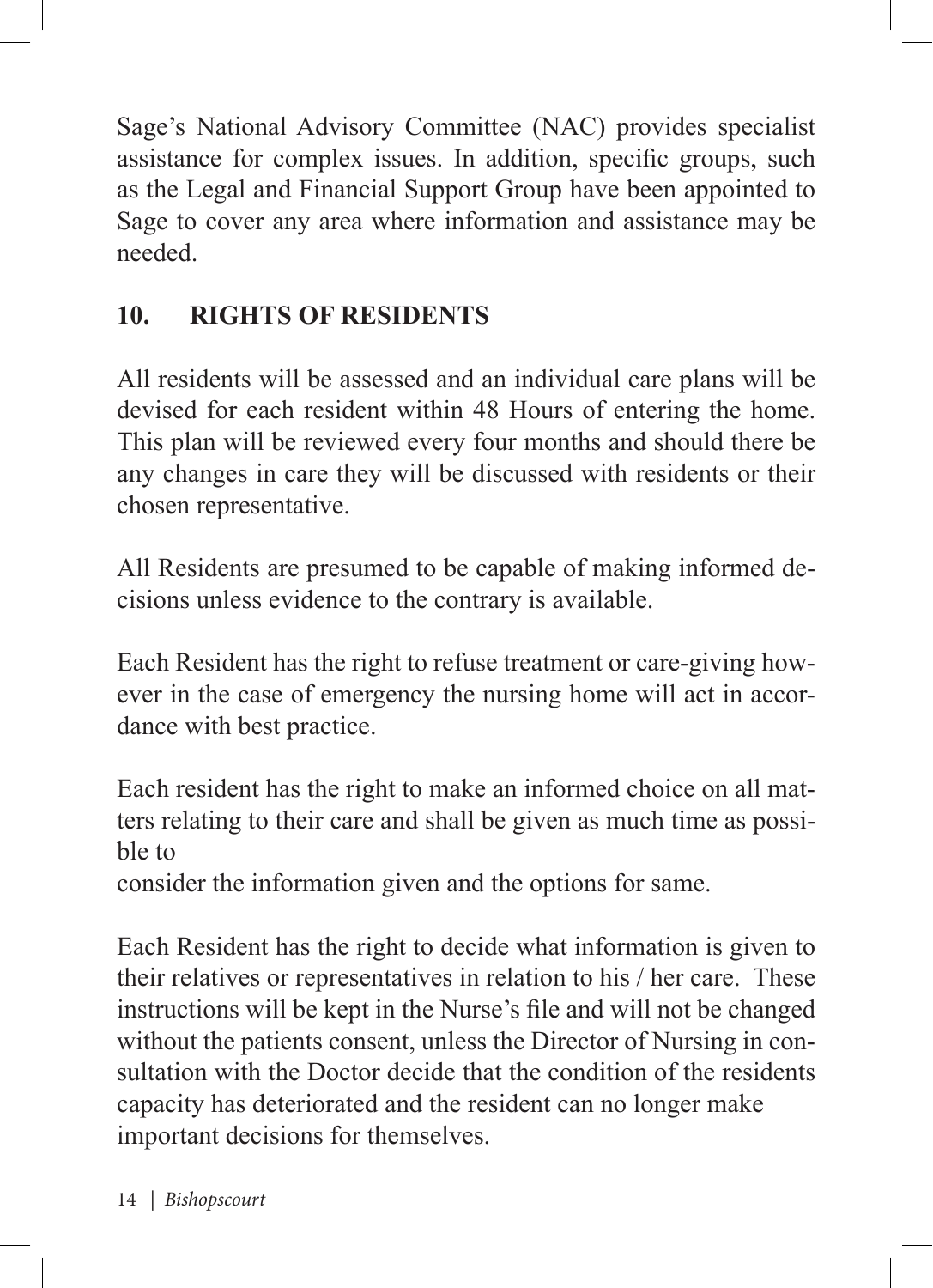### **Advanced Healthcare Directive**

An Advance Healthcare Directive, sometimes known as a 'Living will', is a statement about the type and extent of medical or surgical treatment you want in the future, on the assumption that you will not be able to make that decision at the relevant time.

At Bishopscourt we use the "Let Me Decide" template devised by Prof. D. William Molloy MB, BCh, BAO, MRCPI, FRCP. For further information on this visit the website www.letmedecide.ie

It is the responsibility of residents to choose a general practitioner to take care of their medical needs. It is important to ensure a high standard of service from the general practitioner with whom he / she is registered with, including regular (minimum 3 monthly review) and timely consultation and an out-of hours service that is responsive to his / her needs. Bishopscourt can advise on same, but residents and family must satisfy themselves as to the suitability of the service provided by the general practitioner.

Medical service is not provided by the Nursing Home directly, but we facilitate same.

All Residents decision to participate in activities involving personal risk is respected. The Nursing home will advise residents on these matters.

The Nursing Home will facilitate residents in the practice of their religious beliefs, as far as is possible. It will also respect resident's right to abstain from any religious practices.

Notwithstanding the resident's freedom to discharge him / her from the residential care setting, discharge decisions are based on assessment and are in accordance with the resident's care plan. If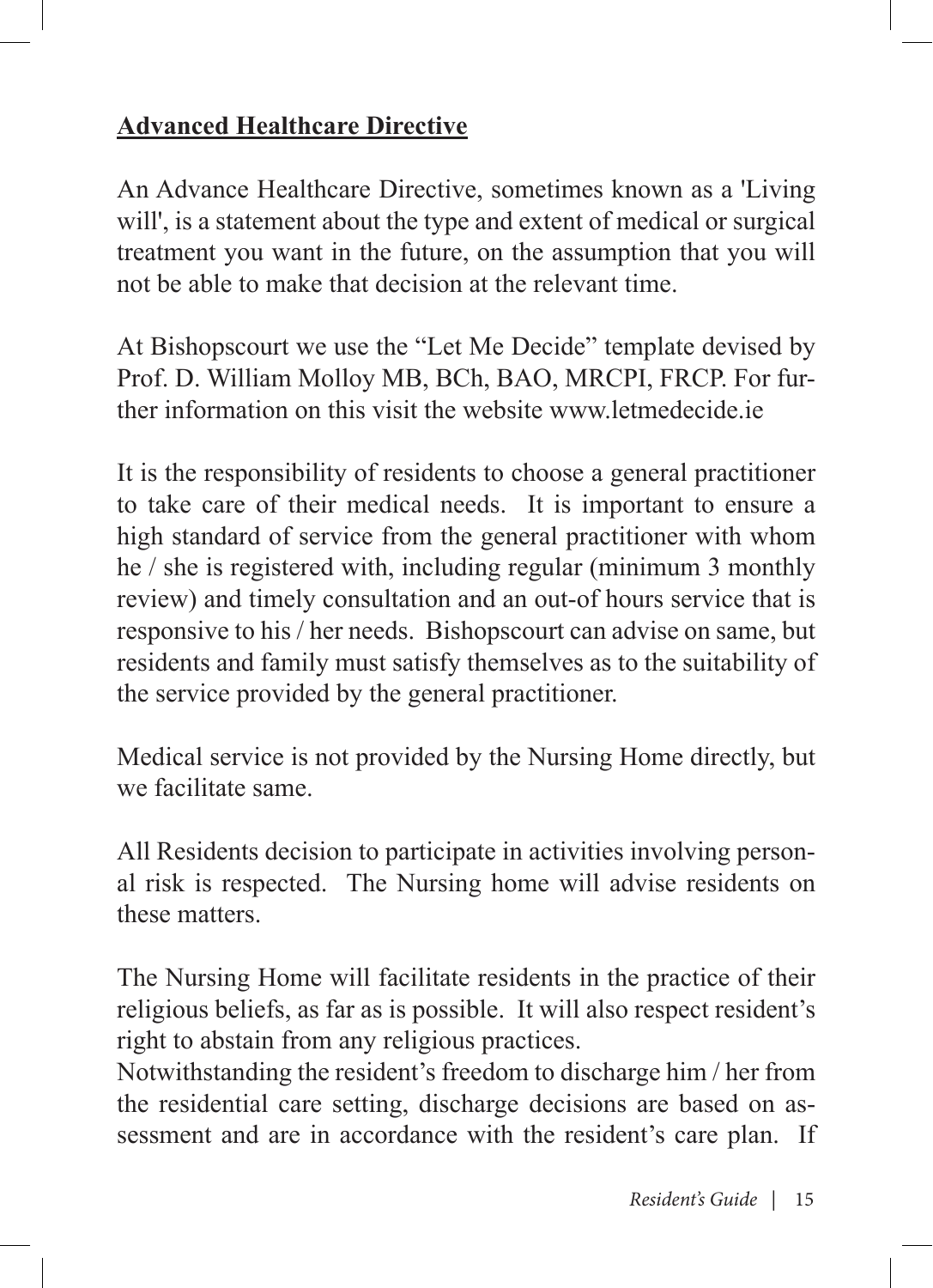a resident is to be discharged from the residential care setting in a planned manner then the discharge is discussed, planned for and agreed with the resident and or his/her representative.

## **11. COMPLAINTS**

This nursing home is conducive to residents and their families being able to raise issues and make suggestions and complaints in a spirit of openness. Complainants can be assured that no adverse consequences will result following any complaint that is made.

This can be done through any member of staff, members of the residents association, Director of Nursing or through the suggestion box located in reception. Complaints procedure is located on the wall in main reception.

If a resident or their family member is not satisfied with the response to complaints, etc. They can make a formal complaint to the Management of the Home.

Should this not satisfy then complaints can be made to the Ombudsman. Details of this procedure are on display at reception.

## **12. CONTRACT OF CARE**

H.I.Q.A. requires a contract of care to be signed by residents and management of Bishopscourt. This outlines services provided. During temporary absences from the nursing home fees will be charged at the regular weekly rate, no reduction in fees will be facilitated.

The following fees are not covered by the weekly rate: Medicine, Hairdresser, Chiropodist, Physiotherapy, Social pro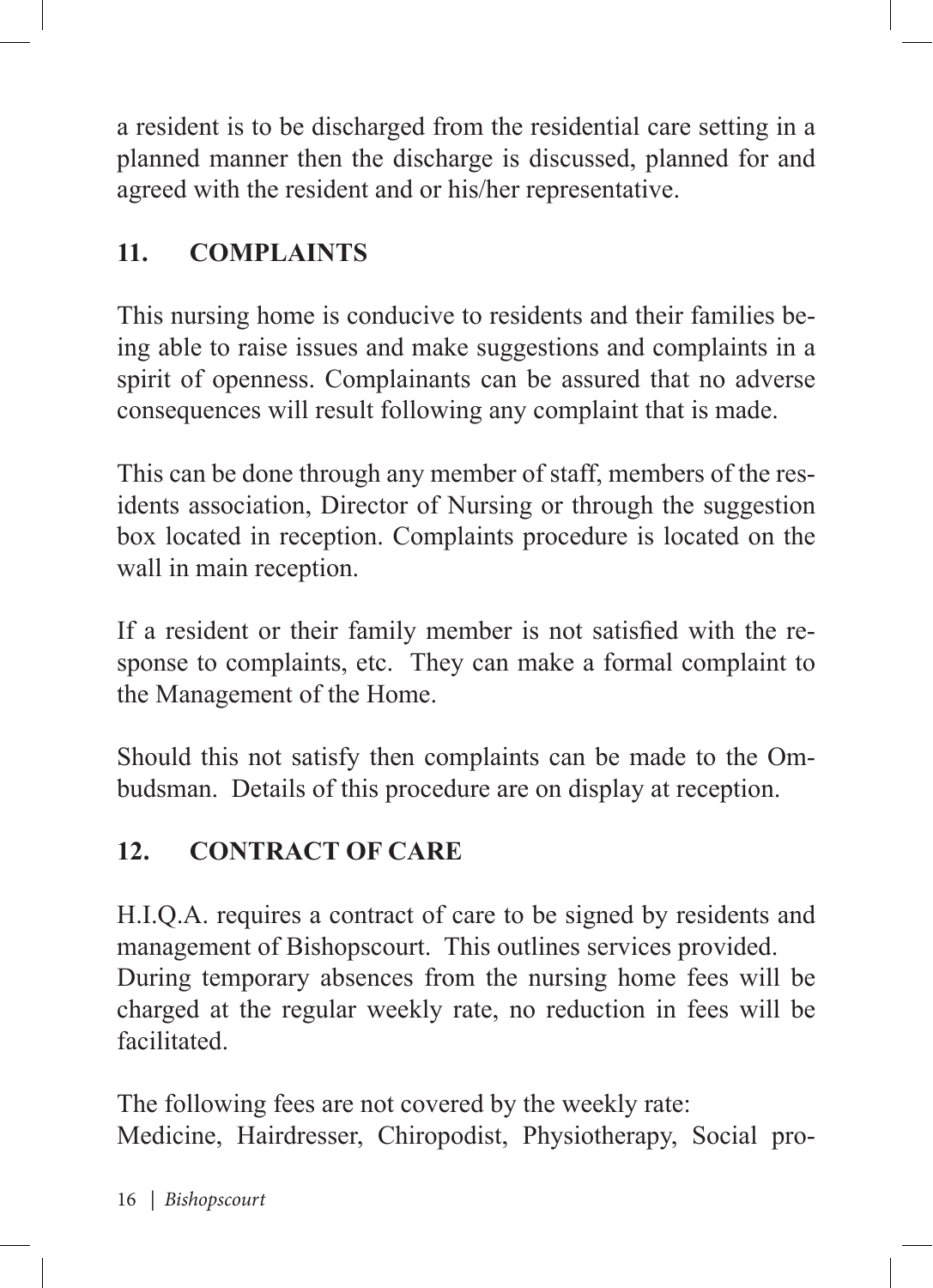gramme, papers and telephone. Medicine is usually covered by the medical card however, if a resident is not entitled to a medical card they will be charged for all medication. It is also the responsibility of the resident to ensure that they are entitled to a medical card.

Some medication and dressings are not available under the Medical Card scheme and these will be charged for. However, at the nursing home we will endeavour to avoid such medication by advising General Practitioner of costs.

While we do provide some equipment for Residents, specialized items will not be provided for.

Four weeks' notice is required by permanent residents when discharging from the home unless an alternative is agreed with management.

## **13. PROTECTION**

Each Resident in our home has the right to feel safe and secure at all times. The Nursing home will not tolerate abuse of our residents either physically or mentally.

All staff at Bishopscourt are given training in "Safe Guarding" and what to do should they witness same.

We would appreciate that if a Resident, Family member and / or visitor becomes aware of abuse that they would bring it to the attention of Management IMMEDIATELY.

## **14. FINANCE**

We recommend that Residents do not hold large sums of money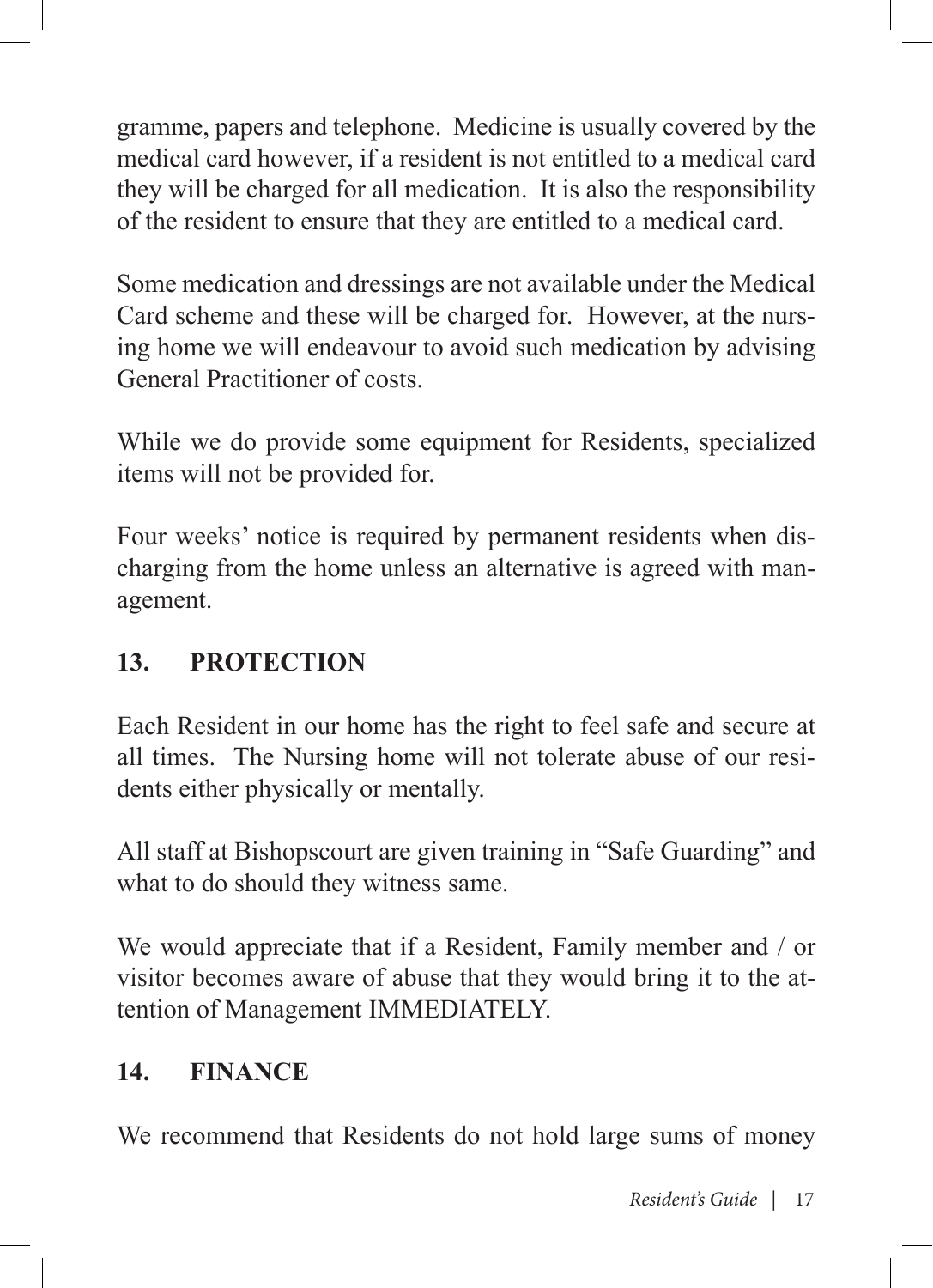in the nursing home as we cannot be responsible for it. We have the facility of a safe were we can keep some small items or money should a resident require it. Signed records and receipts will be kept of any items placed in the safe for residents.

Employees are not allowed to witness any documents on behalf of family or residents.

At Bishopscourt we do not deal with any banking on behalf of residents. Residents are requested to organize someone they trust to help them deal with this issue. With the resident's consent we can organise for Bishopscourt Residential Care to become the agent and have their

pension sent directly to the Nursing Home. Accounts will be maintained to record same.

Bishopscourt does not give any financial advice to residents.

## **15. MEDICATION**

Instruction on medication is received from the General practitioner. The Nurse on duty will request any regular monthly prescriptions and will co-ordinate with the pharmacy to deliver same.

Residents may opt to self-administer medication should the nursing home assessment deem them suitable candidates.

The pharmacy operates from 9.00 – 18.00 Monday through Saturday. Bishopscourt holds some medicines in reserve should medicine need to be administered out of hours. However, if we are unable to source said medication we may request families to go to the late night pharmacy to collect a prescription. Alternatively we will organize a taxi for same and said will be charged to the residents account.

18 | *Bishopscourt*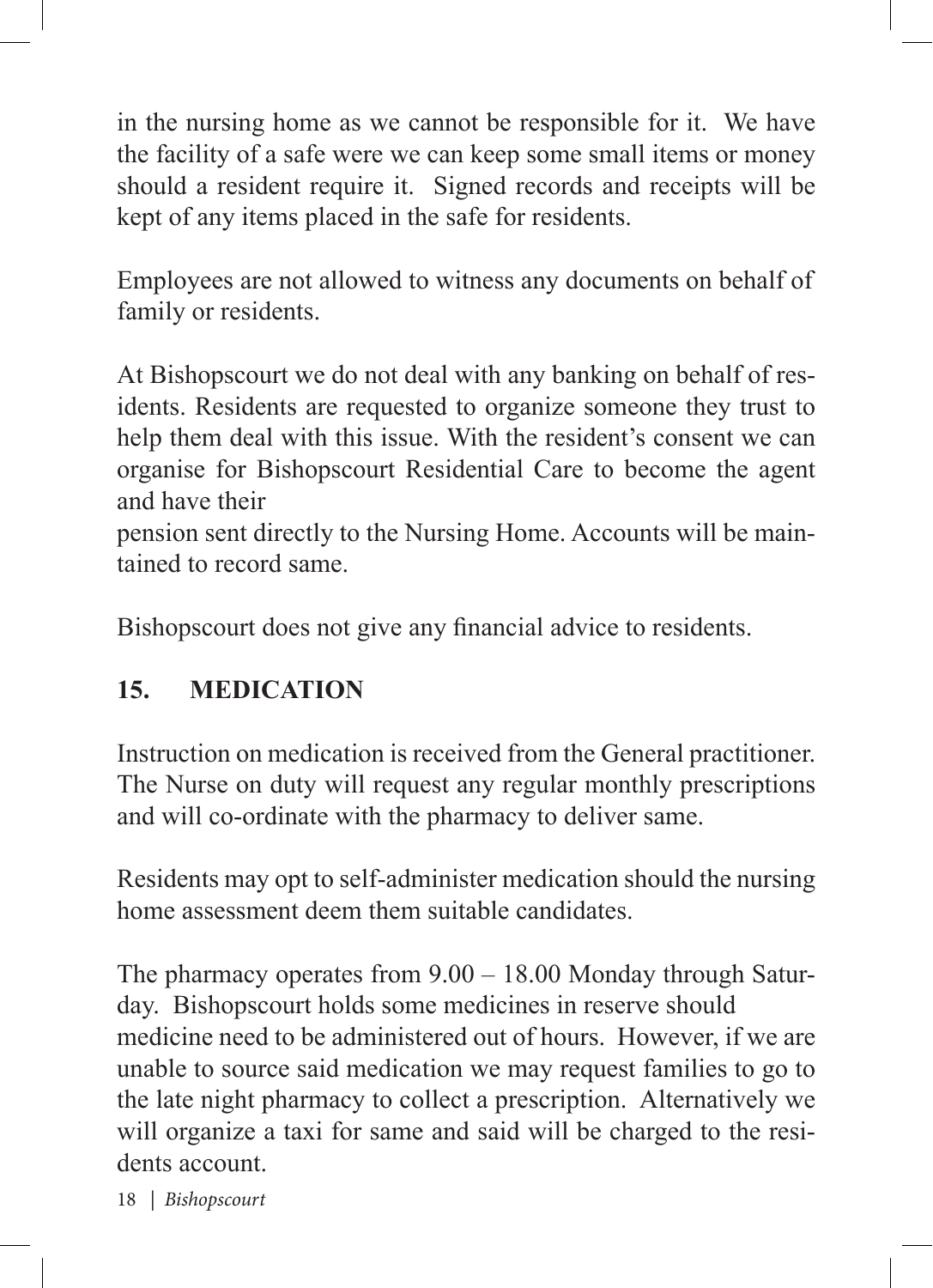The Nursing home has facilities in place to support end of life care so that the resident is not unnecessarily transferred to an acute setting except for specific medical reasons and in accordance with his / her wishes.

Every effort is made to ensure that the resident's choice as to the place of death, including the option of a single room or returning home is identified and respected.

## **16. HIQA INSPECTION**

Bishopscourt is inspected periodically by the governing body HIQA. The inspection team will speak with residents, families and staff. Should a resident wish to speak privately with the team they are welcome to do so.

## **17. GENERAL STAFFING**

The Director of Nursing is Butler and all staff report to her.

If you have any problems you should speak with the Nurse on Duty in your wing.

## **18. SMOKING POLICY**

Smoking is prohibited on the premises at Bishopscourt. Should a visitor wish to smoke they will have to go out to the garden to partake.

Any resident or visitors attempting to smoke on the premises will be asked to leave immediately.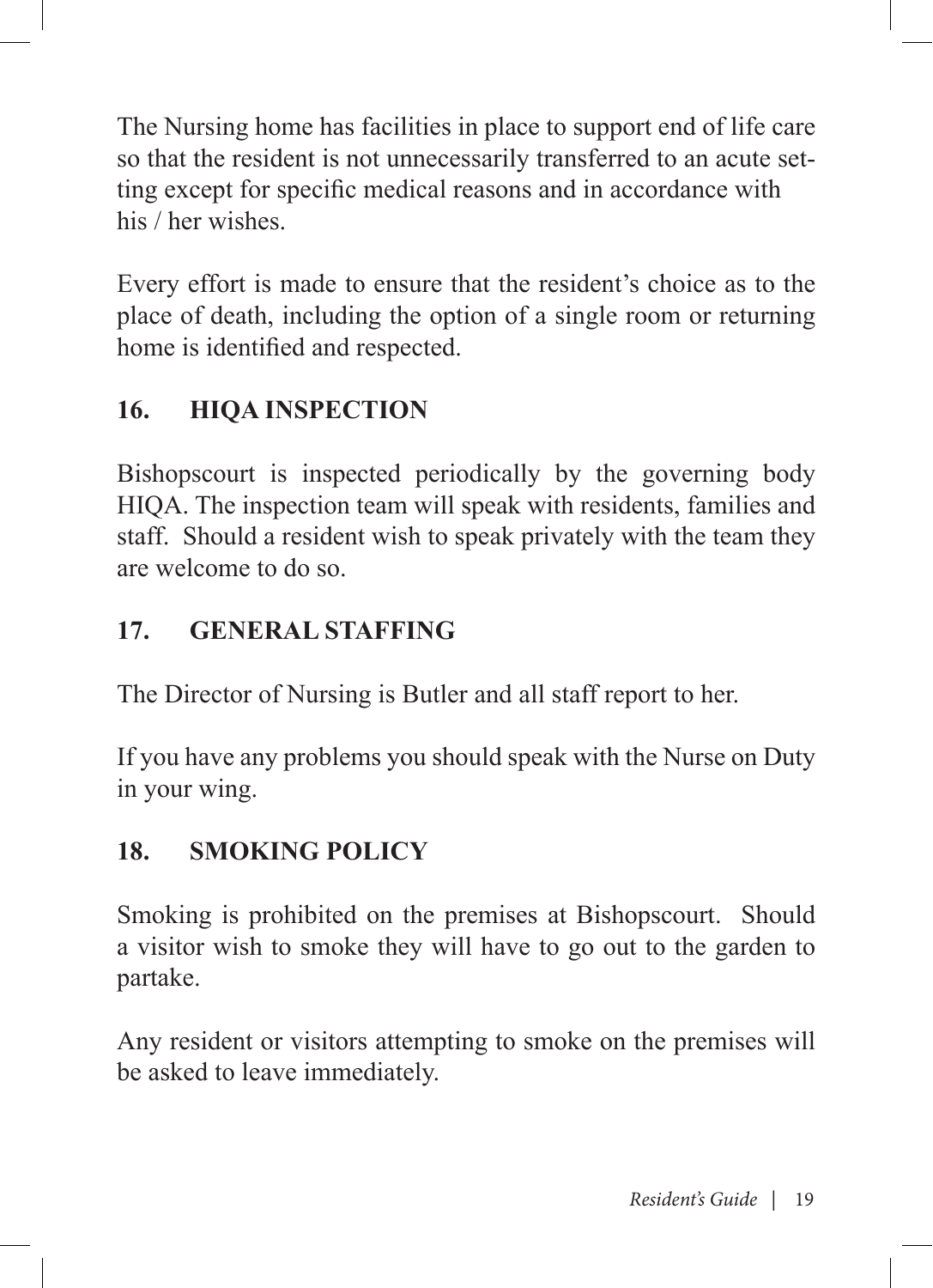### **19. FIRE ALARM**

Bishopscourt is fitted with a fire alarm system and the building is designed to be compartmentalized in the event of a fire. This allows us to evacuate one area of the home without requiring all of the building to be evacuated. In an emergency all staff will congregate in the area that the fire alarm is indicating and they will assist residents either out of the building or into a fire zone that is not affected. All doors and cross corridor doors are linked to the fire alarm system, so when the alarm goes off all bedroom, living room and cross corridor doors will close, however they can be opened by hand. Also all our fire exit doors are connected to the fire alarm system and these will automatically release in an emergency allowing them to be opened.

All staff receive regular fire evacuation and fire extinguisher training.

## **20. TV CHANNELS**

The following are the channels available in the nursing home: RTE 1 RTE 2 TV3 TG4 BBC1 BBC2 CHANNEL 4 SKY NEWS

At Bishopscourt we recognize that everyone's vote is very important, with this in mind we will help any resident, wishing to change their vote to the Nursing Home. Please contact a member of Staff to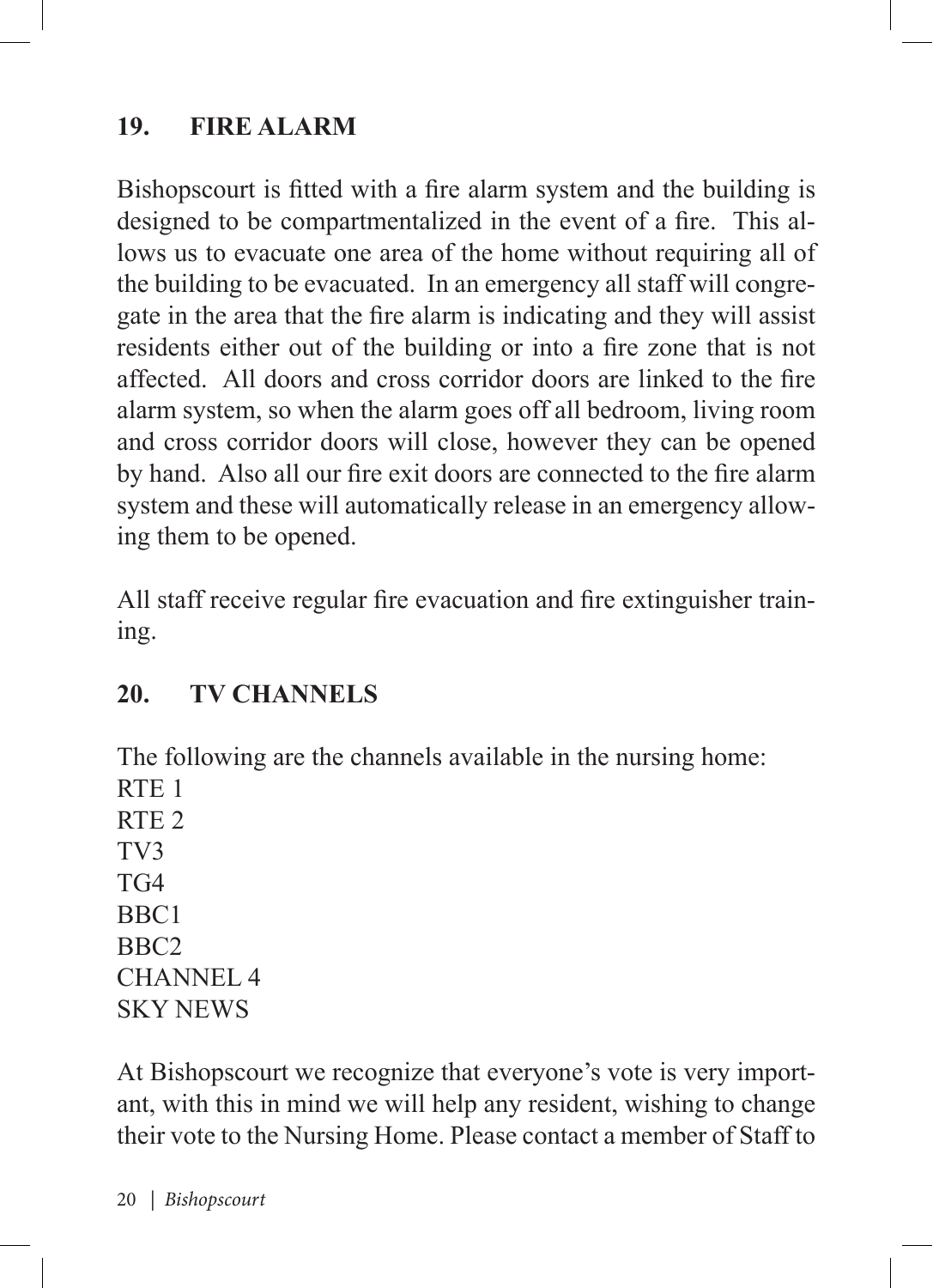arrange same. The process is simple, we have all necessary forms in the office which will have to be signed and approved by a Doctor but we will arrange that for you. All we need from you is a signature or mark.

## **22. RESIDENT'S ASSOCIATION**

We have a resident's association. This is open to any resident who wishes to attend.

The Resident's Group meets monthly to discuss any matters they consider important to the resident's of the nursing home. Our activities co coordinator is designated to facilitate the meeting and bring any matters the committee deem necessary to the attention of management Meetings are held once a month to discuss any suggestions and issues and to update on issues raised at the previous meetings.

Please join us and help make Bishopscourt a better place for you to live. Don't be shy come and join us.

# **23. LOCAL AREA SERVICES EXECUTIVE**

The Local Area Services Executive is located in Continuing Care, South Mall Cork. Their telephone number is 021-4921841.

## **24. ACCESS INSPECTION REPORTS**

Inspection reports for Bishopscourt are available on the Bishopscourt website www.bishopscourt.ie or the H.I.Q.A. website: www.hiqa.ie. The Chief Inspector can be reached at H.I.Q.A. Head Office, Unit 1301, City Centre, Mahon, and Cork. T: 021 240 9300. Or email: info@hiqa.ie.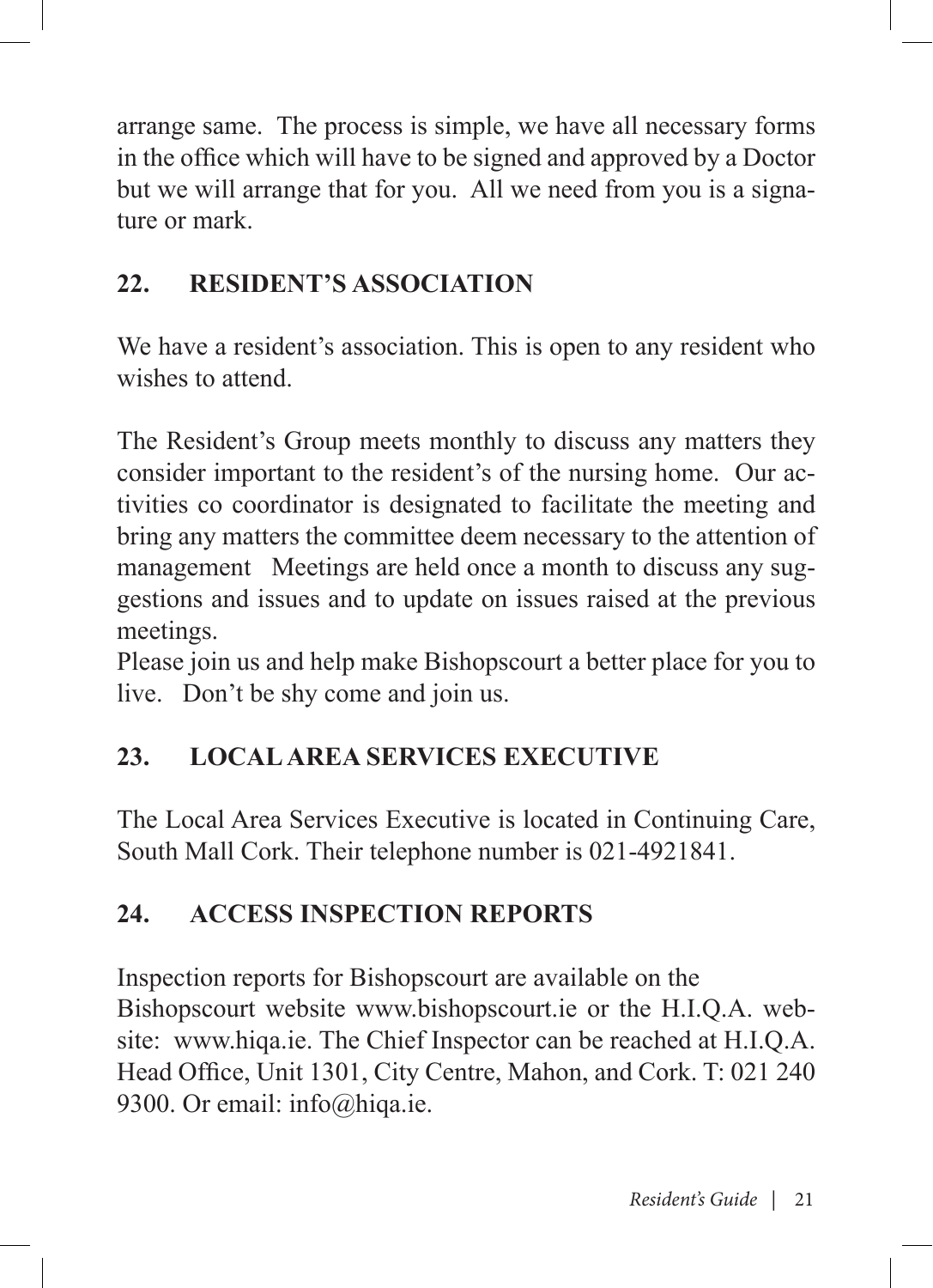# **25. DATA ACCESSIBILITY / PROTECTION**

If a resident requests copies of their medical records they must do so in writing. A copy must be received within 40 days of the request. Should next of kin request information they will only be given same based on current legislation and the express consent of the resident. The request must be in writing and can only be given to the designated next of kin.

Data on an individual can only be for a purpose(s) that are specific, lawful and clearly stated and the data should only be processed in a manner compatible with that purpose(s). An individual has a right to question the purpose for which we hold his/her data.

To comply with this rule data at Bishopscourt Residential Care is kept for:

- The provision of Carebilling purposes
- Notification purposes
- Marketing purposes

Bishopscourt Residential Care retains the following information in relation to it's residents

- Personal Information Name, Address, Contact details, Date of Birth.
- Medical Information in relation to the provision of care
- Financial Information in relation to resident accounts

This information is available to employees of Bishopscourt Residential Care and to Healthcare Professionals in the provision of care.

If you would like further any information in relation to the data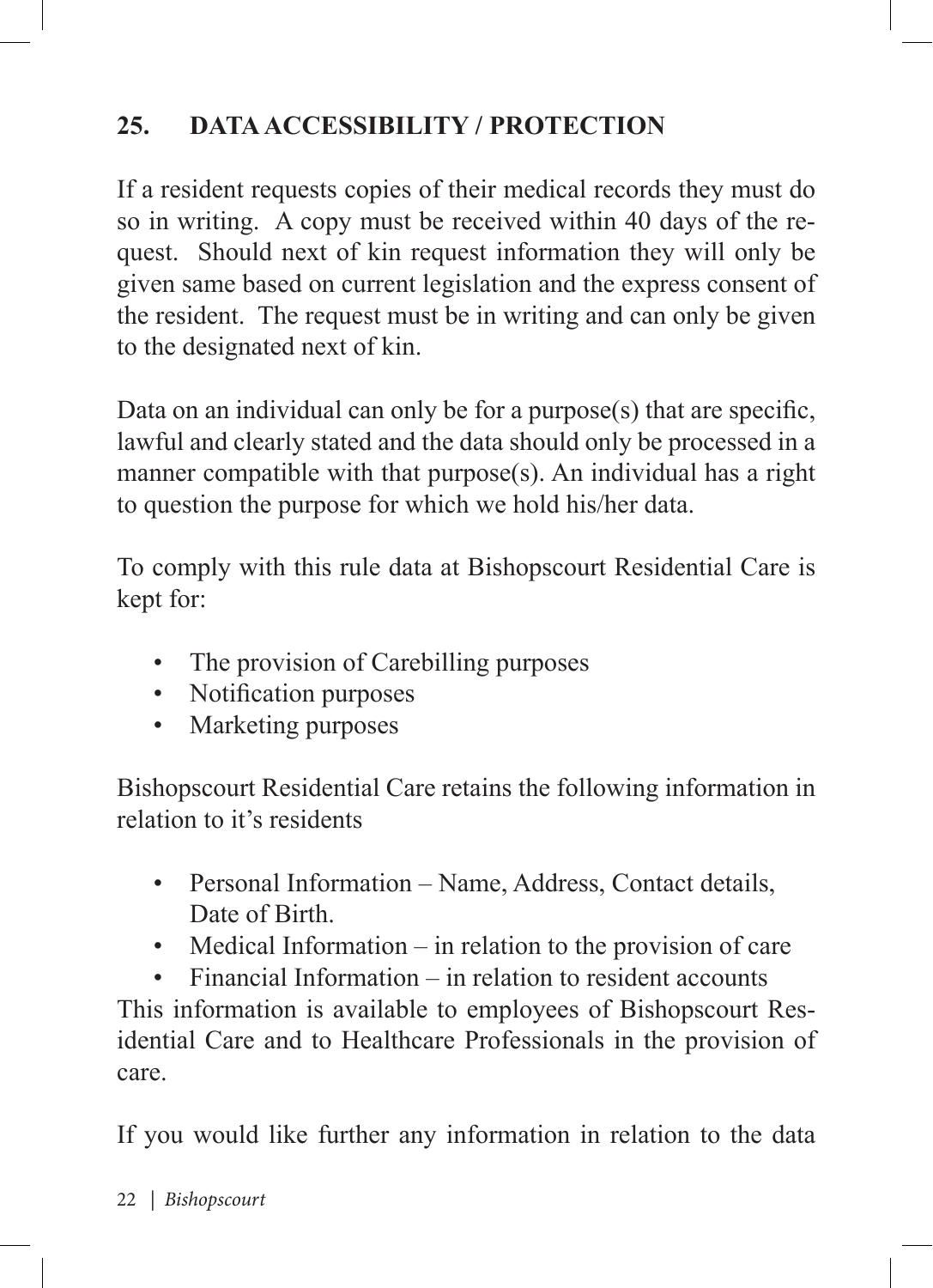held at Bishopscourt please contact Paul Vassallo, General Manager or email your query to info@bishopscourt.ie

## **27. PROPRIETORS**

Patricia O'Sullivan, Catherine O'Connor, Tim O'Connor and David O'Sullivan are the registered proprietors of Bishopscourt Residential Care.

We hope you enjoy your stay with us.